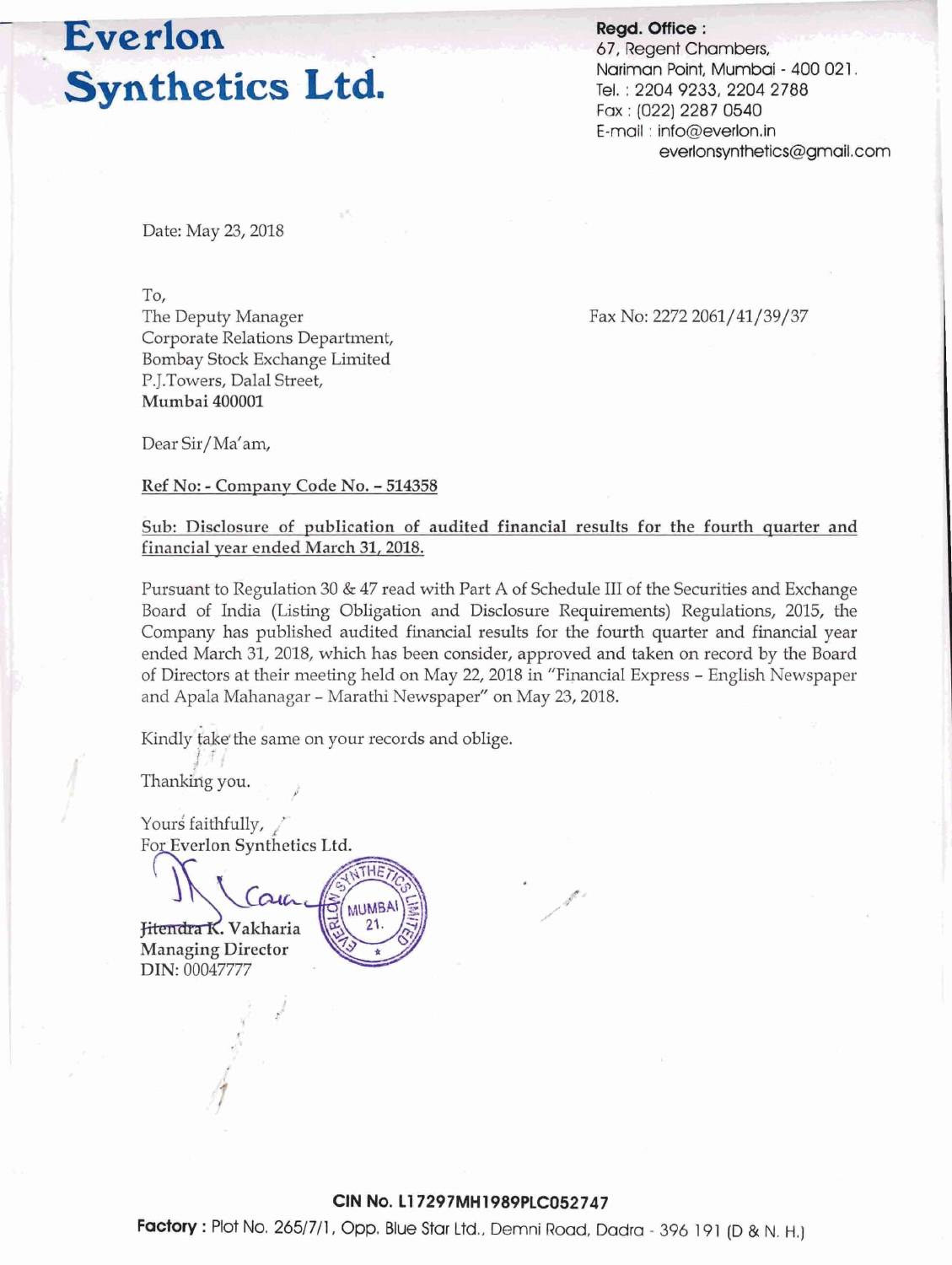WWW FINANCIAL EXPRESS COM

### WEDNESDAY, MAY 23, 2018

ION

## **FINANCIAL EXPRESS**

## **Everlon Synthetics Ltd.**

Read, Office: 67, Regent Chambers, Nariman Point, Mumbai - 400 021. CIN: L17297MH1989PLC052747

### **EXTRACT OF AUDITED STANDALONE FINANCIAL RESULTS** FOR THE QUARTER AND YEAR ENDED MARCH 31, 2018. (Rs. in Lacs)

|                 |                                                      | Quarter Ended |                                                       |         | Year ended |         |
|-----------------|------------------------------------------------------|---------------|-------------------------------------------------------|---------|------------|---------|
| Sr.<br>INo.     | <b>Particulars</b>                                   |               | (Audited) (Unaudited) (Audited) (Audited) (Audited)   |         |            |         |
|                 |                                                      |               | 31.03.2018 31.12.2017 31.03.2017 31.03.2018 31.03.201 |         |            |         |
|                 | Income                                               |               |                                                       |         |            |         |
|                 | a) Revenue from Operations                           | 1104.07       | 976.84                                                | 1114.30 | 3668.34    | 3922.71 |
|                 | b) Other Income                                      | 0.60          | 0.77                                                  | 2.92    | 9.59       | 7.38    |
| $\overline{2}$  | Net Profit/(Loss) for the period (before Tax,        |               |                                                       |         |            |         |
|                 | Exceptional and/or Extraordinary items)              | 16.04         | 34.06                                                 | 82.72   | 28.81      | 17.42   |
| $\overline{3}$  | Net Profit/(Loss) for the period before Tax          |               |                                                       |         |            |         |
|                 | (after Exceptional and/or Extraordinary items)       | 16.04         | 34.06                                                 | 82.72   | 28.81      | 17.42   |
| $\overline{4}$  | Net Profit/(Loss) for the period after Tax           |               |                                                       |         |            |         |
|                 | (after Exceptional and/or Extraordinary items)       | 10.04         | 34.06                                                 | 79.22   | 22.81      | 13.92   |
| $\overline{5}$  | Total Comprehensive Income for the period            |               |                                                       |         |            |         |
|                 | [Comprising Profit/(Loss) for the period (after tax) |               |                                                       |         |            |         |
|                 | and Other Comprehensive Income (after tax)]          |               |                                                       |         |            |         |
| $6\overline{6}$ | Equity share Capital (Face Value Rs.10/-per share)   |               |                                                       |         |            |         |
|                 | Previous year (Face Value Rs.1/- per share)          | 562.22        | 562.22                                                | 562.22  | 562.22     | 562.22  |
| 7               | Reserves (excluding Revaluation Reserves)            |               |                                                       |         |            |         |
|                 | as shown in the Audited Balance sheet                |               |                                                       |         | 45.88      | 23.00   |
| $\overline{8}$  | Earning Per Share Basic and diluted (in Rs.)         |               |                                                       |         |            |         |
|                 | (Not annualised)                                     | 0.18          | 0.61                                                  | 0.14    | 0.41       | 0.02    |

NOTES:

1. The company has transited to Ind AS with effect from April 1, 2017 with comparative figures being restated. Accordingly the impact of transition has been provided in the opening reseves as at April 1, 2016 and figures for the fourth quarter year ended March 31, 2017 have been restated. Reconciliation between Ind-AS and 'Indian GAAP for the fourth quarter and year ended on 31/03/2017 is as under:-

| <b>PARTICULARS</b>                                  | Quarter<br>Ended<br>31.03.2017 | Year<br>Ended<br>31.03.2017 |
|-----------------------------------------------------|--------------------------------|-----------------------------|
| Profit as per erstwhile Indian GAAP                 | 79.22                          | 13.92                       |
| Adjustment                                          | $\overline{a}$                 |                             |
| Profit as per Ind-AS                                | 79.22                          | 13.92                       |
| Other Comprehensive Income                          |                                |                             |
| Total Comprehensive income as reported under IND AS | 79.22                          | 13.92                       |

The above is an extract of the detailed audited financial results filed with Stock Exchanges under Regulation  $\overline{2}$ 33 of SEBI (Listing Obligation and Disclosure Requirements) Regulations, 2015. The full format of the audited standalone financial results for the year ended March 31, 2018 are available on the Stock Exchange website (www.bseindia.com) and the Company's website (www.vakharia.in).

The above results for the 4th Quarter and 12 months ended 31st March 2018 have been reviewed by the Audit  $\overline{3}$ Committee and approved by the Board of Directors at their meeting held on 22/05/2018.

4 Previous / year's figures have been regrouped / re-arranged wherever necessary.

For EVERLON SYNTHETICS LTD. Sd/

Place : Mumbai Date: 22/05/2018

Jitendra K. Vakharia **MANAGING DIRECTOR DIN 00047777**